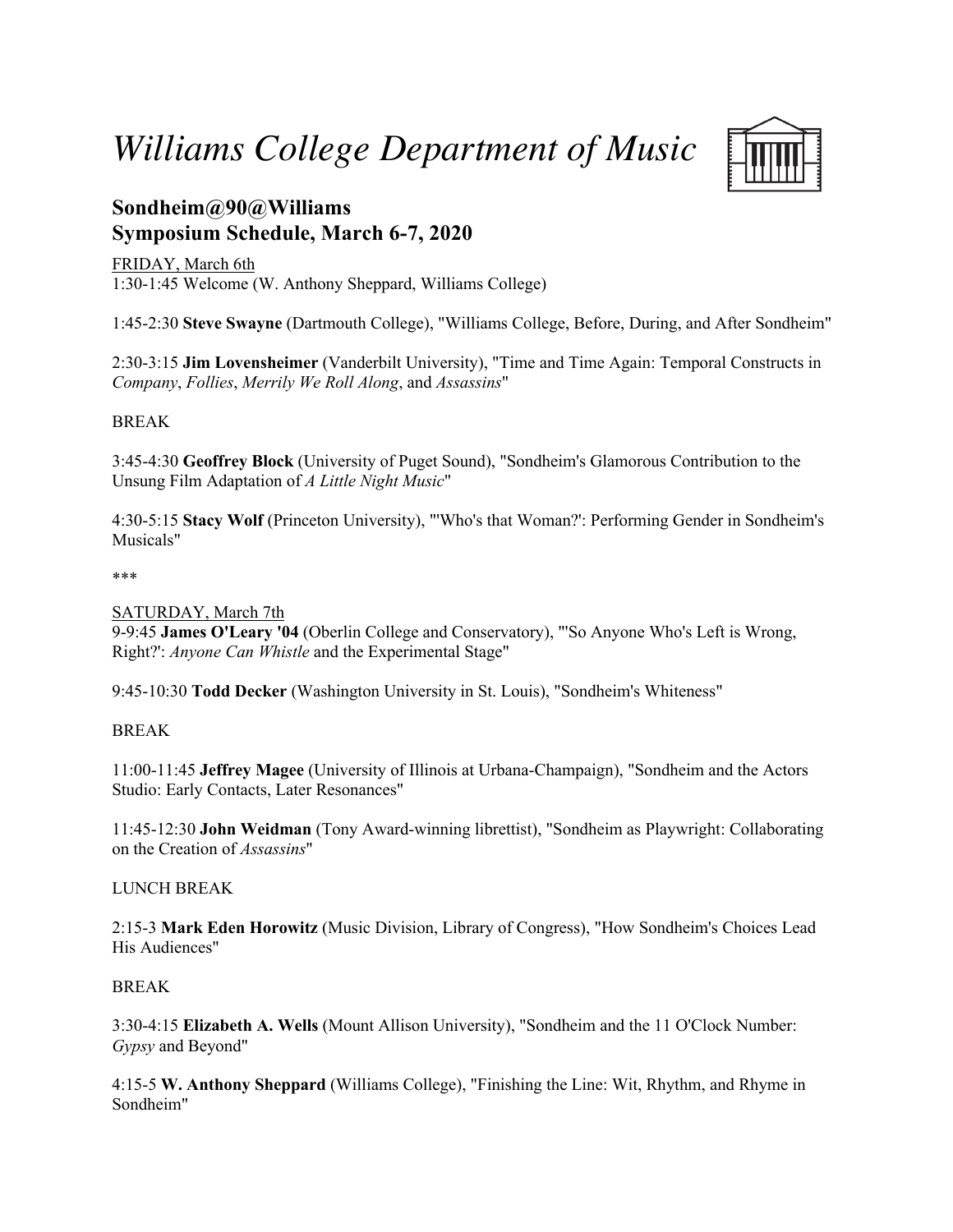Speakers:

**Geoffrey Block** is Distinguished Professor of Music History and Humanities, Emeritus, at the University of Puget Sound. His books include *Charles Ives: A Bio-Bibliography* (1988), *Ives: "Concord" Sonata* (1996), *Charles Ives and the Classical Tradition,* contributing co-editor (1996), *Enchanted Evenings: The Broadway Musical from "Show Boat" to Sondheim and Lloyd Webber* (OUP, 1997; 2nd ed. expanded, 2009), *The Richard Rodgers Reader,* editor (OUP, 2002), *Richard Rodgers* (2003), *Experiencing Beethoven: A Listener's Companion* (2017), and *Schubert's Reputation from His Time to Ours* (2017). He is also general editor of the Yale Broadway Masters series (2003-10) and series editor of Oxford's Broadway Legacies (2010 present). Block's most recent publications include an essay on the film adaptation of *Roberta* in *The Oxford Handbook of Musical Theatre Adaptations,* ed. by Dominic McHugh (Oxford University Press, 2019) and an essay on Stephen Sondheim in *Studies in Musical Theatre* (2019). Current projects include books on the musical film *Love Me Tonight* and the symbiotic relationship between stage musicals and film from the 1920s to the present called *A Fine Romance: Broadway and the Hollywood Film*.

**Todd Decker** is the Paul Tietjens Professor of Music and Chair of the Music Department at Washington University in St. Louis. He has published four books and over twenty-five articles and book chapters on popular music and media in the United States in the twentieth and twentyfirst centuries, including *Show Boat: Performing Race in an American Musical* (Oxford University Press, 2013). His essay on the humanitarian ideals of Oscar Hammerstein II appeared in *Lincoln Center Theatre Review* for distribution at the 2015 Broadway revival of *The King and I*. Decker has lectured on the stage and screen musical at the Library of Congress and London's Victoria and Albert Museum and was featured in a 2019 BBC World Service documentary on the song "Ol' Man River." In fall 2016, he held a visiting International Chair at Labex Arts-H2H, a humanities center at Université Paris 8. From 2020 to 2022, Decker is serving as the editor of the journal *American Music*.

**Mark Eden Horowitz** is a senior music specialist in the music division of the Library of Congress. He has been the archivist there for dozens of collections, including the papers of Richard Rodgers and Leonard Bernstein. Horowitz wrote the book *Sondheim on Music*, and for ten years was contributing editor for *The Sondheim Review*. He is currently at work on a book of Oscar Hammerstein II correspondence.

**Jim Lovensheimer** is an Associate Professor of Musicology at Vanderbilt University's Blair School of Music. After attending the University of Cincinnati College Conservatory of Music for four years as a musical theater performance major, Jim worked as an actor, musical director, and composer/lyricist of special material in the professional theater. Eventually tired of living out of suitcases and unending job insecurity, Jim returned to school to earn a BM in music history, sum cum laude, from the University of Tennessee, Knoxville, and a Masters and Ph.D. in musicology from The Ohio State University. Jim is the author of *South Pacific: Paradise Rewritten*, for Oxford University Press, and is (slowly) working on a critical study of Oscar Hammerstein II, also for Oxford. He has also published numerous book chapters and articles on various aspects of the American musical theater.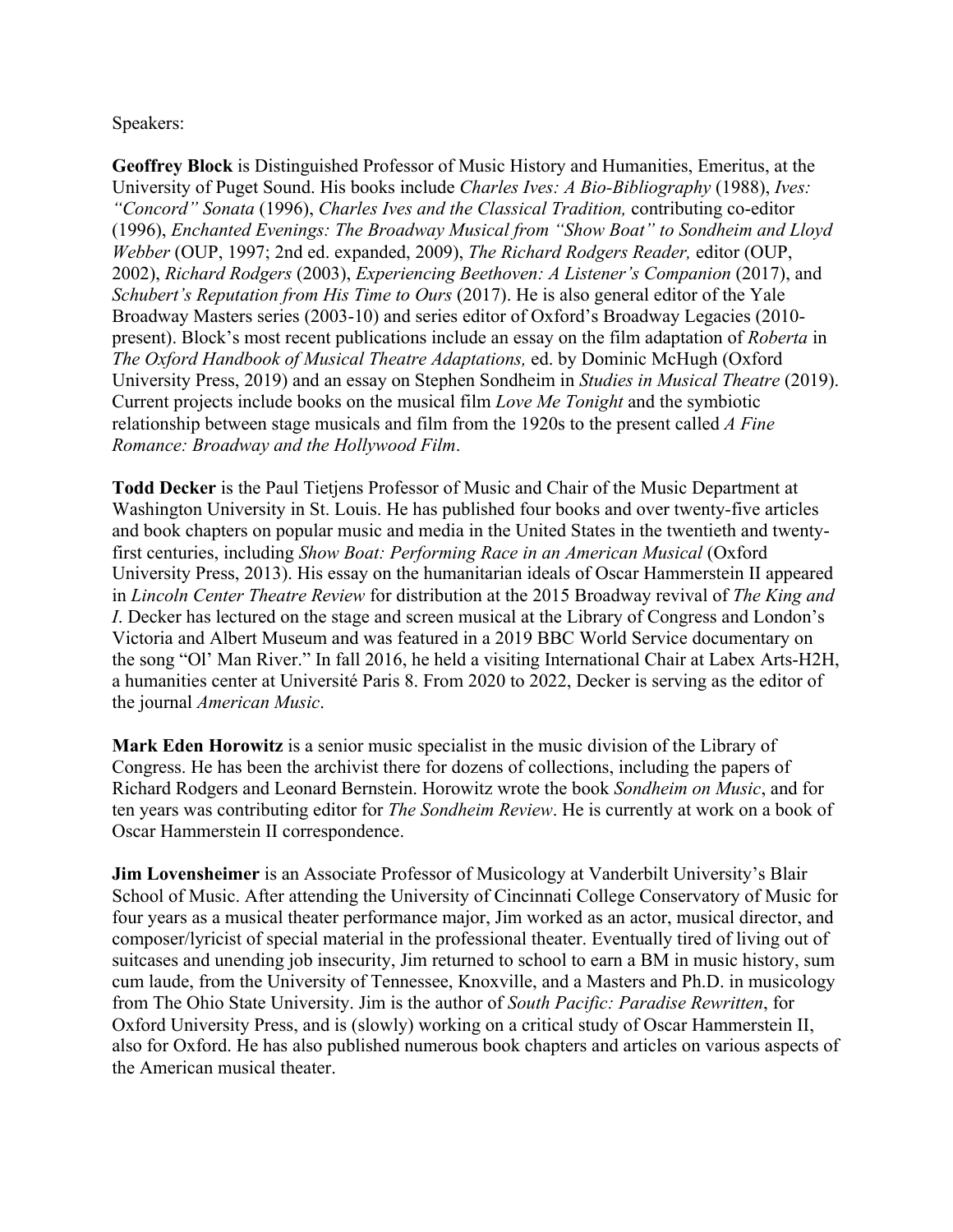**Jeffrey Magee** is Professor of Music and Theatre in the College of Fine and Applied Arts, and Associate Dean in the College of Media, at the University of Illinois at Urbana-Champaign. His first book, *The Uncrowned King of Swing: Fletcher Henderson and Big Band Jazz* (Oxford University Press, 2005) won the Society for American Music's Irving Lowens Award for Best Book, as well as an award for excellence in Historical Recorded Sound Research from the Association for Recorded Sound Collections. His second book, *Irving Berlin's American Musical Theater* (Oxford, 2012), was supported as a National Endowment for the Humanities "We the People" Project and was runner-up for the Lowens Award. His current book project, "*Gypsy* and the American Dream," is under contract with Oxford University Press. His voice may be heard on the NPR documentary series *Leonard Bernstein: An American Life*, narrated by Susan Sarandon, and he has been interviewed by *The New York Times* and *Al Jazeera America* on matters related to early 20<sup>th</sup>-century American popular music.

**James O'Leary '04** is the Frederick R. Selch Associate Professor of Musicology at Oberlin College and Conservatory. His book, *Exit Right: the Middlebrow Musical of the 1940s*, will be published by Oxford University Press in 2020. O'Leary was awarded the prize for best paper by a scholar in the early stages of his or her career by the Transnational Opera Studies Conference in August 2017 and is currently a John W. Kluge Fellow at the Library of Congress.

**W. Anthony Sheppard** is Marylin and Arthur Levitt Professor of Music at Williams College. His first book, *Revealing Masks: Exotic Influences and Ritualized Performance in Modernist Music Theater* received the Kurt Weill Prize, his article on *Madama Butterfly* and film earned the ASCAP Deems Taylor Award, an article on World War II film music was honored with the Alfred Einstein Award by the American Musicological Society, and "Puccini and the Music Boxes" received the AMS H. Colin Slim Award. His most recent book, entitled *Extreme Exoticism: Japan in the American Musical Imagination*, appeared in 2019. Sheppard's research has been supported by the NEH, the American Philosophical Society, the ACLS, and the Institute for Advanced Study, Princeton. He has served as Editor-in-Chief of the *Journal of the American Musicological Society* and is now Series Editor of *AMS Studies in Music*. He has been named the 2020-2023 John Hyde Teaching Fellow for "excellence in teaching" at Williams.

**Steve Swayne,** the Jacob H. Strauss 1922 Professor of Music and Director of the Montgomery Fellows Program at Dartmouth College, has received fellowships from the Woodrow Wilson National Fellowship Foundation and the National Endowment for the Humanities. His articles have appeared in *The Sondheim Review*, the *Journal of the Royal Musical Association*, *American Music*, *Studies in Musical Theatre*, the *Indiana Theory Review*, and *The Musical Quarterly*. He has written two books—*How Sondheim Found His Sound* (University of Michigan Press, 2005) and *Orpheus in Manhattan: William Schuman and the Shaping of America's Musical Life* (Oxford University Press, 2011; winner of the 2012 ASCAP Nicolas Slonimsky Award for Outstanding Musical Biography). He was an inaugural recipient in 2017 of the Professor John Rassias Faculty Award, given to faculty for their exceptional educational outreach to alumni. In addition to his work at Dartmouth, he has taught at the San Francisco Conservatory of Music; the University of California, Berkeley; and Quest University. He is also the president-elect of the American Musicological Society.